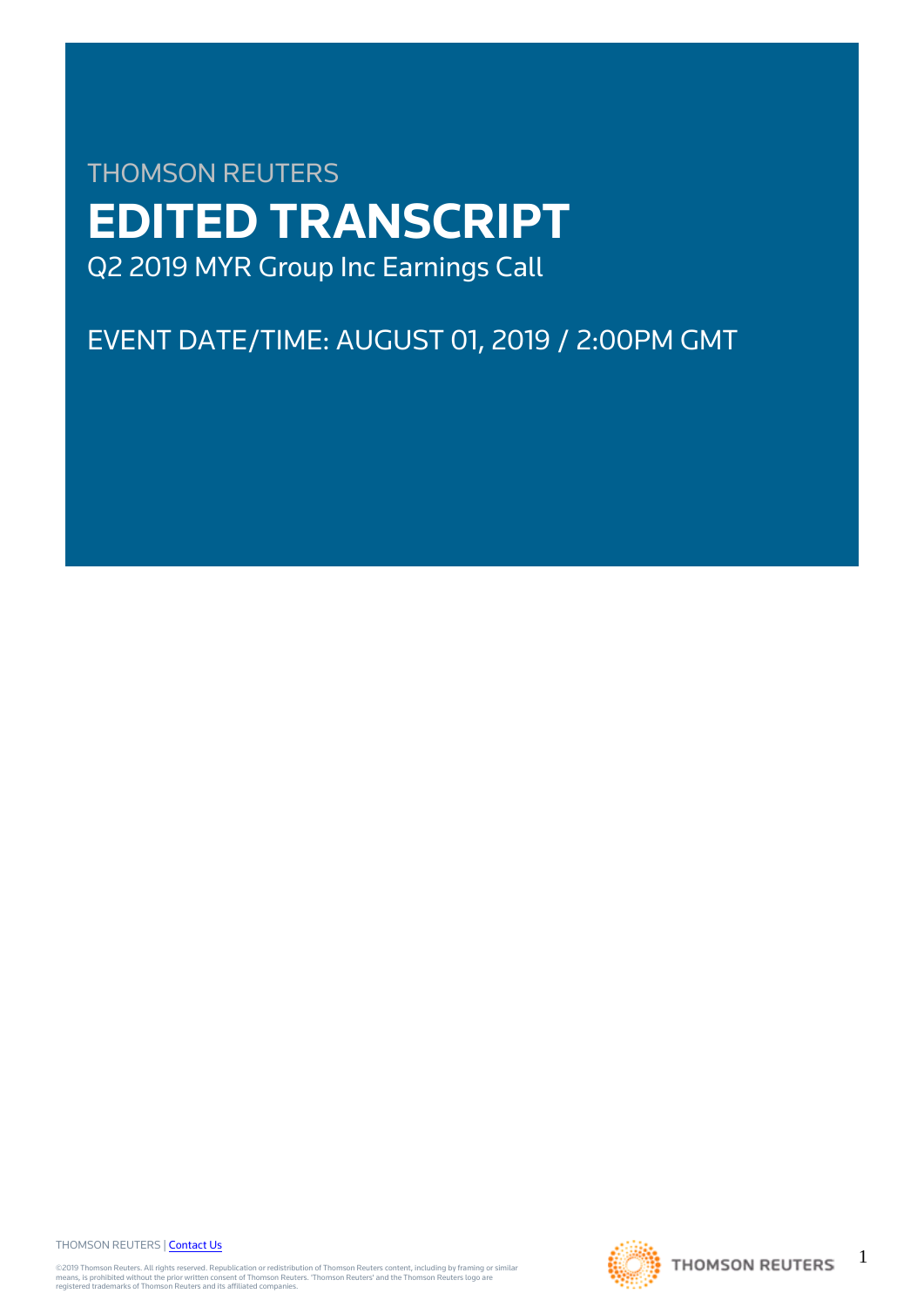### **CORPORATE PARTICIPANTS**

**Betty R. Johnson** MYR Group Inc. - Senior VP, CFO & Treasurer **Jeffrey J. Waneka** MYR Group Inc. - Senior VP and COO of Commercial & Industrial **Richard S. Swartz** MYR Group Inc. - President, CEO & Director

### **CONFERENCE CALL PARTICIPANTS**

**Andrew John Wittmann** Robert W. Baird & Co. Incorporated, Research Division - Senior Research Analyst **Jonathan Paul Braatz** Kansas City Capital Associates - Partner and Research Analyst **Sean D. Eastman** KeyBanc Capital Markets Inc., Research Division - Associate **David E. Gutierrez** Dresner Corporate Services, Inc. - Head of PR Practice and SVP

### **PRESENTATION**

### **Operator**

Good morning, ladies and gentlemen, and welcome to the MYR Group's Second Quarter 2019 Conference Call. (Operator Instructions) As a reminder, this conference call is being recorded.

I would now like to turn the call over to David Gutierrez. The floor is yours, sir.

### **David E. Gutierrez Dresner Corporate Services, Inc. - Head of PR Practice and SVP**

Thank you, and good morning, everyone. I'd like to welcome you to the MYR Group conference call to discuss the company's second quarter results for 2019, which we reported yesterday. Joining us on today's call are Rick Swartz, President and Chief Executive Officer; Betty Johnson, Senior Vice President, Chief Financial Officer and Treasurer; and Jeff Waneka, Senior Vice President and Chief Operating Officer of MYR Group's Commercial and Industrial segment.

If you did not receive yesterday's press release, please contact Dresner Corporate Services at (312) 726-3600 and we will send you a copy or go to the MYR Group website, where a copy is available under the Investor Relations tab. Also, a replay of today's call will be available until Thursday, August 8, 2019 at 1:00 P.M. Eastern Time by dialing (855) 859-2056 or (404) 537-3406 and entering conference ID 3690127.

Before we begin, I want to remind you that this discussion may contain forward-looking statements. Any such statements are based upon information available to MYR Group management as of this date and MYR Group assumes no obligation to update any such forward-looking statements. These forward-looking statements involve risks and uncertainties that could cause actual results to differ materially from the forward-looking statements. Accordingly, these statements are no guarantee of future performance. These risks and uncertainties are discussed in the company's annual report on Form 10-K for the year ended December 31, 2018, the company's quarterly report on Form 10-Q for the second quarter of 2019 and in yesterday's press release. Certain non-GAAP financial information will be discussed on the call today. A reconciliation of these non-GAAP measures to the most comparable GAAP measures is set forth in yesterday's press release.

With that said, let me turn the call over to Rick Swartz.

### **Richard S. Swartz MYR Group Inc. - President, CEO & Director**

Thanks, David. Good morning, everyone. Welcome to our second quarter 2019 conference call to discuss financial and operational results. Tod Cooper, Chief Operating Officer for our T&D segment, is unable to join us today. We look forward to Tod's participation on the next earnings call.

I will begin by providing a brief summary of the second quarter results and then turn the call over to Betty Johnson, our Chief Financial Officer, for a more detailed financial review. Following Betty's discussion, I will cover Tod's T&D section; and Jeff Waneka, Chief Operating Officer for our C&I segment, will provide an industry outlook and discuss some of MYR Group's opportunities going forward. I will then conclude with some closing remarks and open the call up for your comments and questions.



#### THOMSON REUTERS | [Contact Us](https://my.thomsonreuters.com/ContactUsNew)

 $\mathfrak{D}$ **THOMSON REUTERS**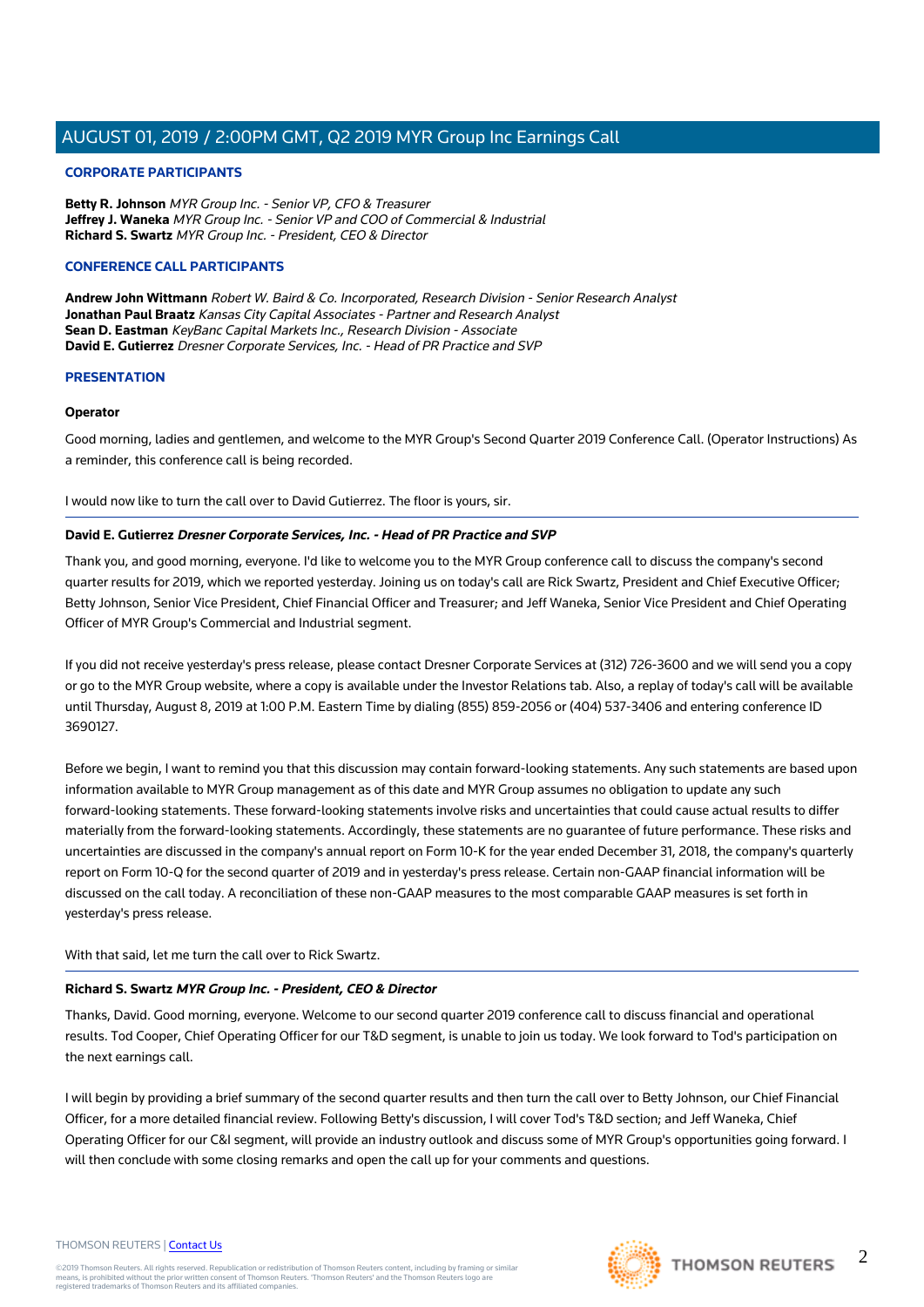Our second quarter 2019 results included increases in revenue, earnings per share and EBITDA as compared to the second quarter and first half of 2018. Our backlog in the second quarter reached a new record high of \$1.16 billion, consisting of short- and long-term projects in both our T&D and C&I segments.

Our results continue to reflect solid consistent long-term growth. This paves the way for opportunities to make future investments to further expand our business, improve efficiencies, meet the needs of our customers and deliver strong returns to our stockholders.

On July 15, we announced the acquisition of CSI Electrical Contractors, which expands our breadth of commercial and industrial service offerings and geographical reach throughout California. CSI offers engineering, project management and construction capabilities for a range of markets. CSI is a leader in clean energy project development, and we look forward to working together to leverage our collective strengths across the wider footprint.

As we grow organically and through acquisitions, we are gaining new talent and expertise through the organization. We are prioritizing the implementation of enterprise-wide systems that aid our integration efforts, improve efficiencies and provide a framework for us to collaborate and communicate from anywhere, maximizing the ability to leverage our collective knowledge throughout the organization is vital to remaining an industry leader.

Now Betty will provide details on our financial results for the second quarter of 2019.

### **Betty R. Johnson MYR Group Inc. - Senior VP, CFO & Treasurer**

Thank you, Rick, and good morning, everyone. On today's call, I will be reviewing our quarter-over-quarter results for the second quarter of 2019, as compared to the second quarter of 2018. Our second quarter 2019 revenues were \$448.8 million. This represents an increase of \$109.1 million or 32.1% compared to the same period last year.

T&D revenues were \$255.9 million, up 30% compared to the same period last year. The breakdown of T&D revenues was \$169.5 million for transmission and \$86.4 million for distribution. The T&D segment revenues increased primarily due to an increase in revenue on small- to mid-size transmission projects. C&I revenues were \$192.9 million, an increase of 35.1% compared to the same period last year. The C&I segment revenues increased primarily due to increases in volume across all project sizes and incremental revenue from the Huen Companies.

Our gross margin was 9.6% for the second quarter of 2019, compared to 11.4% for the same period last year. The decrease in gross margin was primarily related to a \$2 million increase in cost on a majority-owned joint venture that we acquired in the Huen acquisition, which is in its final stages of completion.

Although gross margin and C&I operating income were negatively impacted by the full increase of this cost, the impact to net income attributable to MYR Group was less than \$300,000 after accounting for a pre-tax offset. These offsets totaled to \$1.6 million and are included in the net loss attributable to noncontrolling interest and contingent consideration recorded in other income.

In addition, gross margins were negatively impacted by a few projects that experienced unfavorable weather conditions, increased subcontractor costs and a change in scope that resulted in lower project margins. We also experienced labor inefficiencies on a project for which we are in negotiations to receive reimbursement.

SG&A expenses were \$33.9 million, an increase of \$4.7 million compared to the same period last year. The increase was primarily due to SG&A expenses related to the acquired Huen Companies and higher employee-related expenses to support our growth. SG&A, as a percentage of revenue, was 7.6% for the quarter compared to 8.6% in the prior period.

Second quarter 2019 net income attributable to MYR Group was \$7.2 million or \$0.43 per diluted share compared to \$6.8 million or \$0.41 per diluted share for the same period last year. Total backlog, as of June 30, 2019, was \$1.16 billion, a record high and is 14.4% higher than a year ago. Total backlog consists of \$482.5 million for the T&D segment and \$677.3 million for the C&I segment. This represents another record high for the C&I backlog.

### THOMSON REUTERS | [Contact Us](https://my.thomsonreuters.com/ContactUsNew)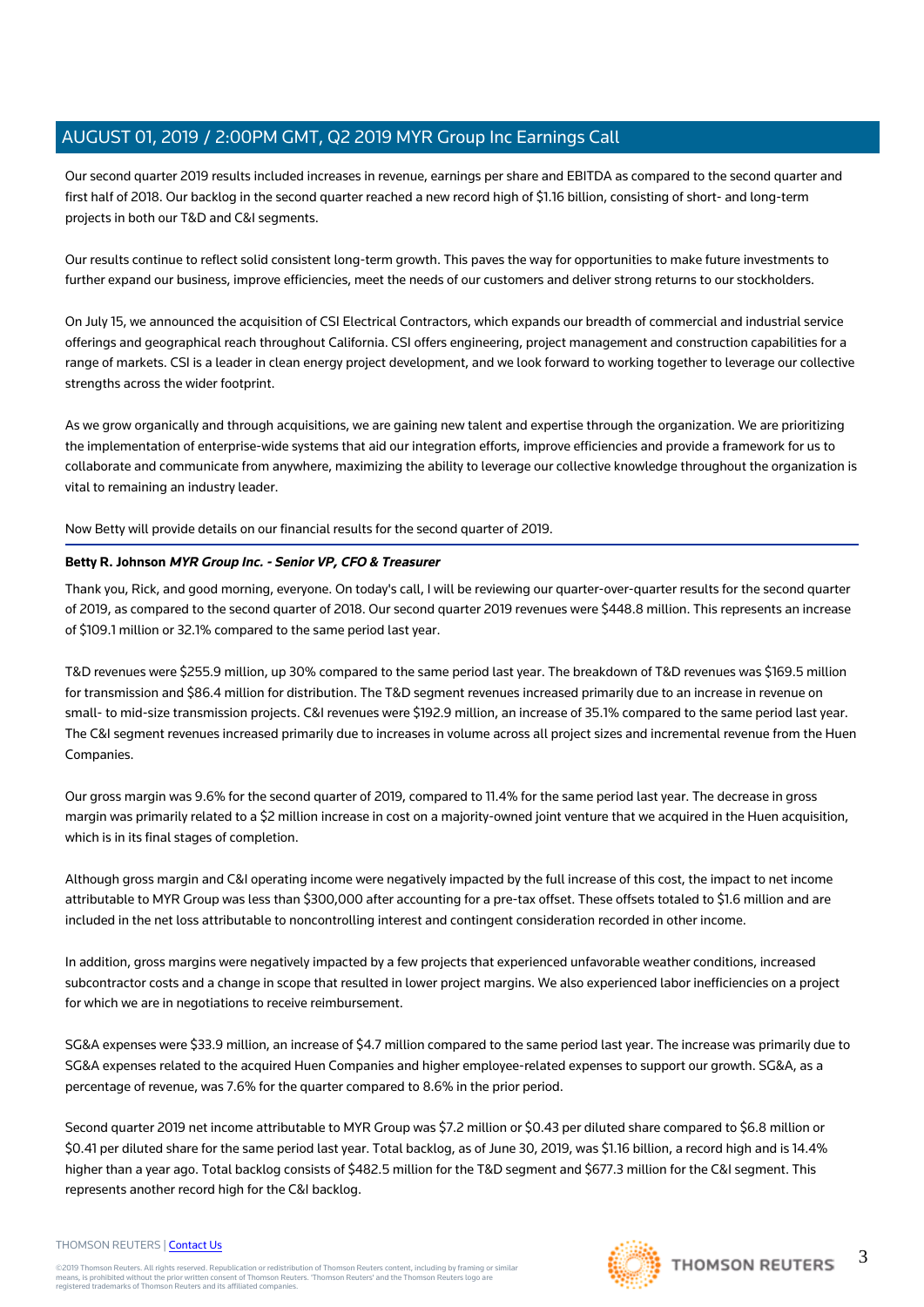As Rick mentioned earlier, on July 15, we completed the CSI acquisition. Over the last 2 years, the average annual revenues of CSI were approximately \$265 million. The purchase price was approximately \$79.7 million, which is subject to working capital and net asset adjustments and was entirely funded through our borrowings under our credit facility. We may also make additional contingent payments in the future, which will be based upon successful achievement of certain financial performance targets.

We do not expect CSI to be accretive to EPS before the second half of 2020, mainly due to the high amortization of intangibles in the first year and the impact of certain margin guarantees. We will be filing the required financial statements and pro forma financial information relating to CSI acquisitions by the end of the third quarter of 2019.

Turning to the June 30, 2019 balance sheet. We had approximately \$106.5 million of funded debt, \$175.5 million of availability under our credit facility and \$209.3 million of working capital. We believe that our credit facility, strong balance sheet and future cash flow from operations will enable us to meet our working needs, equipment investments, growth initiatives and bonding requirements. However, we are currently in the process of revising our existing credit facility to provide for an early renewal and expanded borrowing capacity to support our continued growth.

In summary, we had improvements this quarter in revenues from both of our T&D and C&I segments, earnings per share, EBITDA and backlog compared to the prior year.

I'll now turn the call back to Rick, who will provide an overview of our Transmission and Distribution segment.

### **Richard S. Swartz MYR Group Inc. - President, CEO & Director**

Thanks, Betty. Our T&D project portfolio is robust and consists of small- and medium-sized transmission and substation projects, as well as distribution work driven by the need to improve reliability. As we continue to expand and refine our capabilities, we anticipate that our T&D segment will provide a significant opportunity for continued growth.

Throughout the Eastern U.S., our long-term transmission and distribution master service agreement work continues for clients. In addition to this MSA work and several small- and medium-sized direct award projects, construction continues on the onshore portion of Dominion Energy's Coastal Virginia Offshore Wind Project, which is currently the only fully permitted offshore wind project in the U.S. Federal waters and the first of its type for MYR Group.

Experience gained on this EPC project should help to position us favorably on several similar projects that are being developed along the East Coast of the U.S. Throughout the Midwest, Texas, the South, MYR Group subsidiaries, Great Southwestern and the L.E. Myers Company continue performing a variety of transmission, substation and distribution work throughout direct award and MSAs per customer, such as enCore, CenterPoint, Duke Energy, Florida Power & Light, Ameren and American Electric Power to name a few. A handful of EPC projects has also been awarded to Great Southwestern as either a prime or subcontract partner in Q2.

We're seeing strong activity throughout the West, especially in California, Colorado, Arizona and Utah. MSA work remained steady with several clients, such as XCel Energy, Arizona Public Service, Tucson Electric Power and Southern California Edison, which recently extended our MSA through 2021. Conductor installation has begun on the Harry Allen-Eldorado Transmission Project for LS Power subsidiary Desertlink, LLC. Work also continues on the substation -- substations associated with the Jim Bridger to Aeolus Gateway West Project, which is part of PacifiCorp's Energy Vision 2020 plan.

Overall, the distribution side of our business remained steady throughout the second quarter as we performed services through our long-term master service agreements across the U.S. The major drivers continue to be the need to harden the aging infrastructure and modernize the grid to minimize disruptions and improve reliability.

Several industry headlines in the second quarter pointed to continued growth in investments in clean energy, which we expect will lead to increased opportunities. Associated interconnections, expansions and upgrades of existing transmission infrastructure will be required to accommodate the fast-growing market.



#### THOMSON REUTERS | [Contact Us](https://my.thomsonreuters.com/ContactUsNew)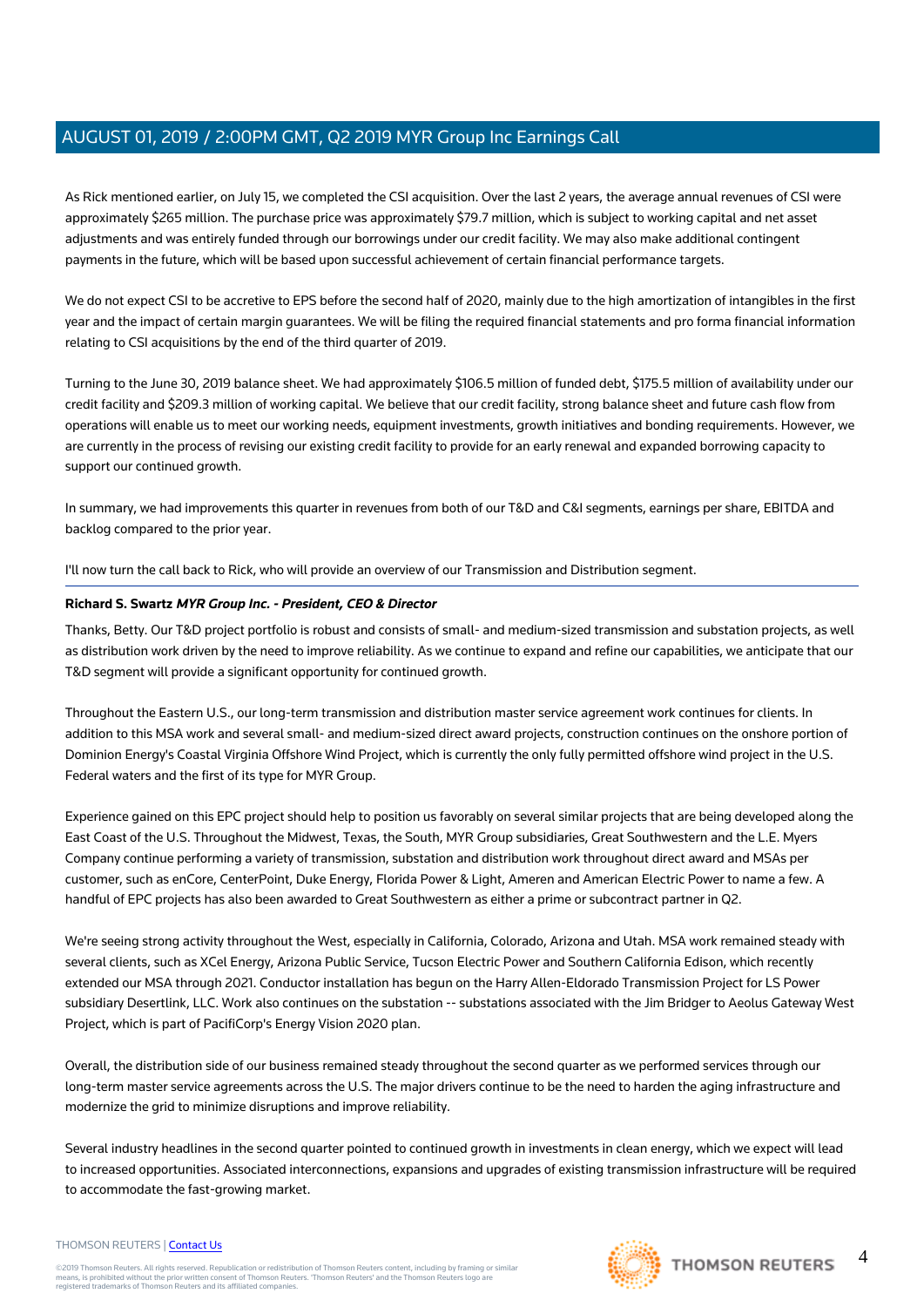For example, New Jersey has joined a growing list of states that have committed to carbon-free energy. In June, the New Jersey Board of Public Utilities released a draft plan to help the state achieve 100% clean energy by 2050, relying on a mix of electrification, renewables, energy storage, nuclear energy and grid monetization.

In the near term, the plan calls for developing 600 megawatts of energy storage by 2021. For the longer term, it calls for 2,000 megawatts of energy storage and 3,500 megawatts of offshore wind capacity by 2030. The New York Assembly recently passed a 100% clean energy bill that includes dramatic cuts to greenhouse gas emissions and requires the utility sector to supply 70% renewable energy by 2030 and be 100% carbon-free by 2040.

The latest U.S. Solar Market Insight Report was released in June, which indicated that 2.7 gigawatts of solar was installed in the first quarter of 2019. This is the most solar ever installed in the first quarter of the year. The report also noted that the total installed U.S. capacity will more than double over the next 5 years. These developments are important to MYR Group as we continue to grow our T&D services in the clean energy market and expand our geographic footprint to provide more solutions to more customers.

Along with expanding our capabilities and developing our customer base, we continually evaluate and invest in new effort seeking to improve quality, safety and productivity in order to remain a premier contractor of choice.

In summary, we believe the T&D market holds tremendous opportunity, and we will continue to devote our energy and resources to raising the bar throughout our company to ensure our clients, employees and stockholders all continue to benefit.

I will now turn the call over to Jeff Waneka, who will provide an update on our Commercial and Industrial segment.

### **Jeffrey J. Waneka MYR Group Inc. - Senior VP and COO of Commercial & Industrial**

Thanks, Rick, and good morning, everyone. C&I results in the second quarter represent a consistent growth as we experienced another gradual build in backlog throughout most of our locations. We are pleased with the number and strategic fit of our project awards. We put a great deal of effort into building sustainable long-term relationships, which we believe has contributed to our momentum over several quarters. While many of our clients are faced with diluted supervision and shortages in skilled craft labor, they're hiring us to increase collaboration, leverage technology and bring proven solutions to every project. We believe that all MYR Group companies deliver on these sought-after attributes.

Our second quarter financial performance was negatively impacted by a few specific projects, leading to results that were below expectations. The primary issues relate to a couple of projects on the West Coast that experienced unfavorable weather conditions, increased subcontractor costs and a change in scope that resulted in lower project margins. We also experienced labor inefficiencies on one project for which we are in negotiations to receive reimbursement.

In the Midwest, we had a couple of projects nearing completion that experienced scheduling delays, which negatively impacted our performance. Thanks to our well-trained management team and dedicated craft workers, we mitigated many disruptions, which otherwise could have been worse. We believe our efforts to proactively finish our clients' challenging projects will bode well as we work to resolve remaining financial issues. These projects have reached substantial completion, and we anticipate returning to more normalized C&I margins.

Before we delve into market outlook and commercial project awards, I'd like to take a few minutes to share my excitement about the acquisition of CSI and the opportunity I see going forward. Along with an important cultural fit, I'm looking forward to the abundant opportunities to expand our preconstruction services, client relationships and innovative installation methods as we merge our industry-leading companies. CSI, along with MYR Group subsidiaries, has a talented pool of experts in all departments, making the combined companies now measurably stronger. CSI and MYR have established cultures of continual learning that allows the efficient and productive transfer of knowledge. It was evident through every step of due diligence that we aligned around the welfare of our employees, advancements and technologies and delivering a high-quality and cost-effective product that drives benefit for all constituents.

#### THOMSON REUTERS | [Contact Us](https://my.thomsonreuters.com/ContactUsNew)

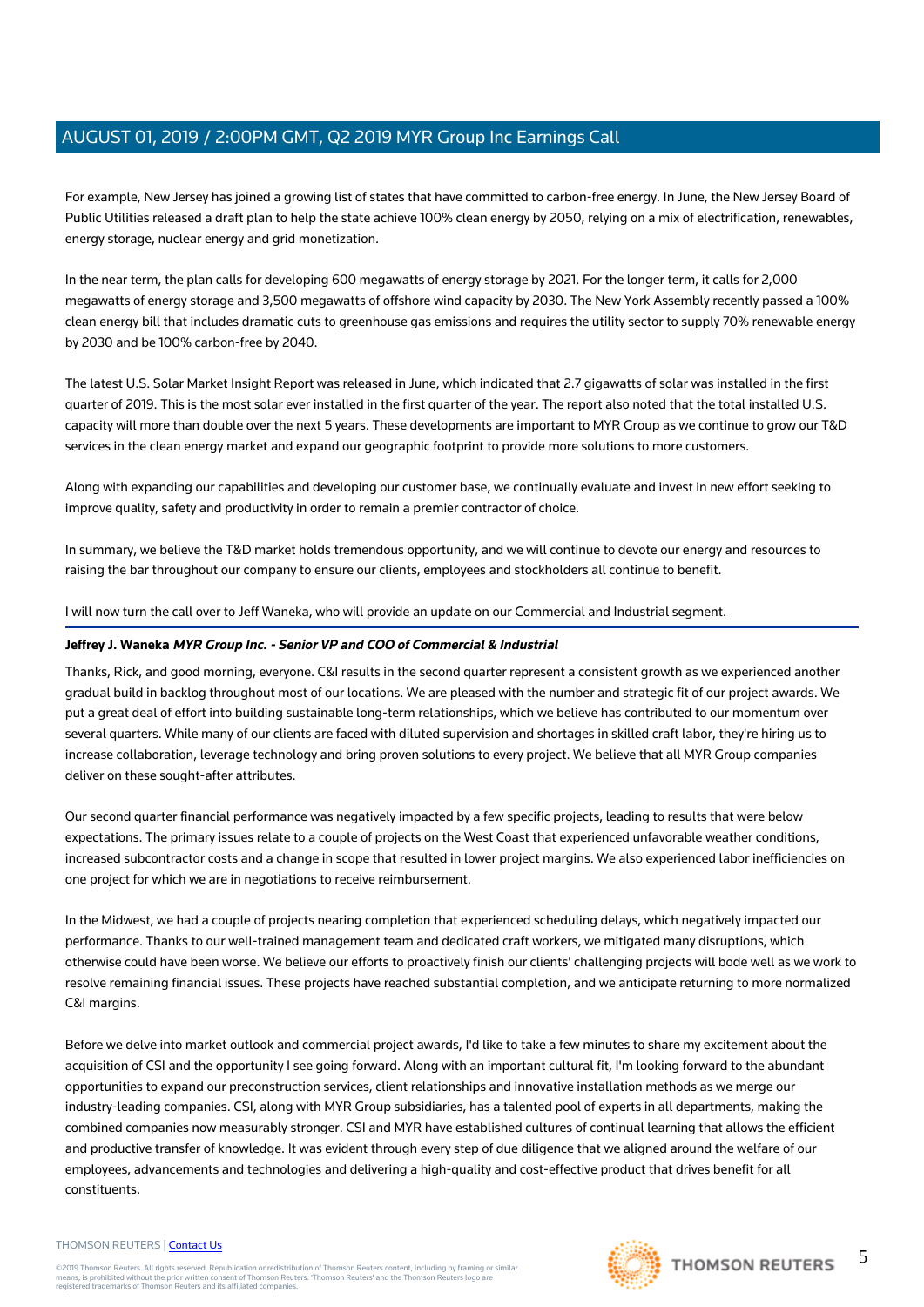CSI has a robust resume of high-profile complex projects in the commercial and industrial markets, enhancing MYR Group's already expansive resume. But I'm most excited about their history, building 2.2 gigawatts of photovoltaic generation plants. CSI's relationships in the solar market are well established, and their in-house expertise runs more than a decade deep. We intend to leverage this expertise to enhance opportunities in MYR Group subsidiaries across the U.S. and Canada. CSI also provides turnkey energy solutions, including design and engineering, construction and system monitoring and maintenance on solar cogeneration fuel cells and geothermal.

CSI's Founder and CEO, Steve Watts, was enthused about MYR Group's extensive portfolio of training programs and company events to share best practices and looks forward to bringing these to his team. The Annual MYR Group Continuous Improvement Conference held recently in Denver engaged more than 120 leaders from across the U.S. and Canada and presentations on implementing lean construction methods, creative thinking workshops and various tech solutions.

Working together, CSI and MYR Group will offer clients the resources and performance that we believe will be hard to beat and drive sustained results for years to come.

Turning to our market outlook. We expect to see steady bidding activity through the remainder of 2019. Project opportunities are healthy in all markets and have shown continued momentum. Backlog in the majority of our regions increased this quarter with awards occurring in multiple markets, including low voltage systems, mining, education and airport improvements. Across the balance of our regions, we won a wide variety of small- to mid-sized projects in commercial, industrial and transportation.

Commercial project awards remain particularly strong with awards occurring at facilities, where we've maintained long-standing relationships. Our research indicates that this market should remain resilient through 2019. We continue to provide extensive budgeting services on several large facilities early in their planning stages.

Other commercial project awards include entertainment facilities, water treatment and highway transportation projects. There is no shortage in the number of opportunities, therefore a high level of diligence is being deployed in pursuit of the best commercial opportunities for MYR Group.

We also experienced an increase in bidding activity and awards in the clean energy markets, increasing backlog in rooftop and ground-mounted solar projects, which bolsters our belief that a resurgent in solar spending is underway. We believe that we established good momentum last quarter that is carried nicely into the second quarter. Our chosen markets are robust, and our committed relationships are generating a host of complementary pursuits. We will stay diligent in managing the fundamentals to create value for our customers, shareholders and employees.

Thanks, everyone, for your time today. I'll now turn the call back to Rick, who will provide us with some closing comments.

### **Richard S. Swartz MYR Group Inc. - President, CEO & Director**

Thank you for those updates, Betty and Jeff. Thank you, everyone, for participating on today's call. I feel privileged to be surrounded by such a talented team. Time and time again, I've witnessed them work together to address challenges, while growing our business and supporting our clients. As we remain diligent in maintaining our industry leadership position, I feel a source of pride and a tremendous confidence in knowing that we have the right people for the right jobs. Our people are the key factor that will position MYR Group for ongoing success.

Operator, we are now ready to open the call up for comments and questions.

### **QUESTIONS AND ANSWERS**

### **Operator**

(Operator Instructions) Our first question comes from the line from Tahira Afzal from KeyBanc Capital Markets.



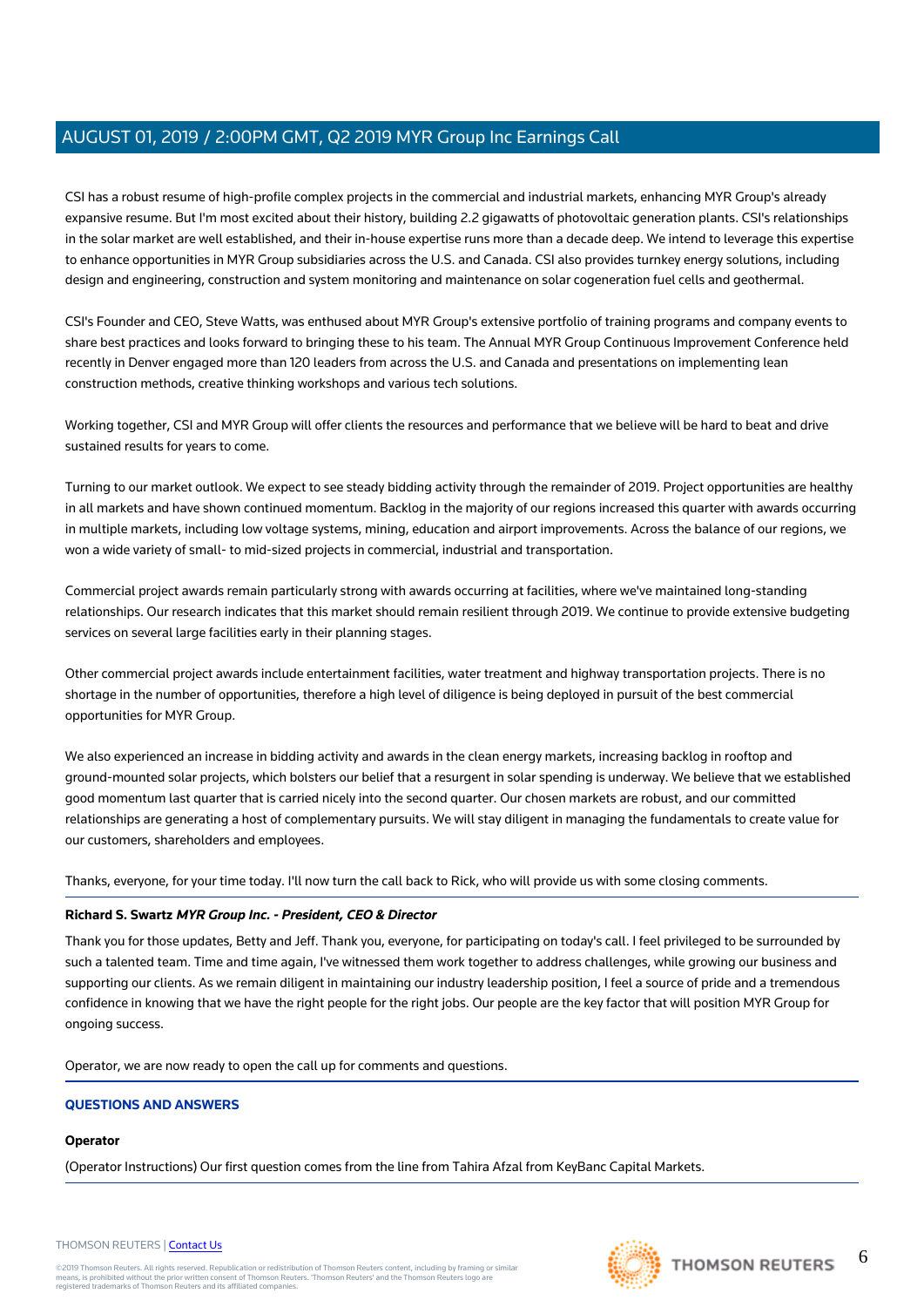### **Sean D. Eastman KeyBanc Capital Markets Inc., Research Division - Associate**

This is Sean on for Tahira today. First one for me is just on the C&I margins. A couple of kind of productivity and efficiencies sounds like this quarter impacted the margins. But if I heard you guys right, those projects are all completed. So should see that kind of pop back up in the third quarter. So I just wanted to make sure that's the way to think about it. And also just given that we're folding in a couple of acquisitions into the segment, I wanted to get an update on what that normalized kind of operating margin is for that segment that we should be thinking about based on the mix of backlog?

### **Richard S. Swartz MYR Group Inc. - President, CEO & Director**

I could talk about the projects that impacted our quarter first and we do -- those projects are primarily done. We've wrapped them up, and we're now in final negotiations on settling some of the financials. So we believe that those issues are behind us and that we're going to return to more normalized margins. We have some very perspective projects that we're working on now and believe they're going to come back to the results we would expect.

### **Betty R. Johnson MYR Group Inc. - Senior VP, CFO & Treasurer**

And I'll just add to that, Sean. One of the other factors is our amortization for the Huen Companies that in that first year, we have higher amortization. We get -- this is the last quarter for that. So this is for Huen. So we'll wind up having approximately \$0.5 million less per quarter and -- for our noncash charges. That's for Huen. Now CSI amortization will start next quarter, but Huen will be behind us. And then the last part of your question, which is the normalized margins. We've always talked about C&I typically being in that 4% to 6% range, and we expect going forward with CSI to be within that same range. The one thing that we've highlighted is -- although we've talked about it not being -- CSI not being accretive after amortization, the other factor that comes into -- for the first year, the other factor that comes into play in that first year is the margin guarantees that we have in our contract that we've had in Huen also exists in CSI. So whenever you have those uplifts in margins at the end -- closer to the end of job that they always experience just like us, those will go back to the owner in that first 3 quarters to 4 quarters, hence the higher uplift, but we still see them bring in C&I into that 4% to 6% range.

### **Sean D. Eastman KeyBanc Capital Markets Inc., Research Division - Associate**

Okay, got it. And then second one for me, just moving over to the T&D segment. Commentary sounds very bullish both on the kind of small- to mid-sized transmission, some EPC work coming out, MSAs getting extended. Maybe you can provide some color on how the backlog should trend in that segment over the next couple of quarters? It sounds like there's no reason not to think it keeps moving up pretty materially?

### **Richard S. Swartz MYR Group Inc. - President, CEO & Director**

Yes, we see a lot of activity. I haven't seen it this busy in a long time. So that continues kind of -- last quarter's comments continue into this one. When I look at the overall T&D market, I really haven't seen any large project come out with, what I'd call, firm bids yet. So our portfolio is small- to mid-size plus our MSA work, and I see that continuing. So those are steady. Again, we count our backlog a little bit different than some of our peers. So all our MSA work is only in there for 3 months, and that's how we've always forecasted. So we don't -- even though some of those agreements go out 3 to 5 years, we don't count that entire revenue off of that. So again, strong, and we see our backlog remaining consistent.

### **Operator**

Our next question comes from the line of Jon Braatz from Kansas Capital.

### **Richard S. Swartz MYR Group Inc. - President, CEO & Director**

Are you there?

### **Jonathan Paul Braatz Kansas City Capital Associates - Partner and Research Analyst**

Yes. I'm sorry, I'm sorry. I got distracted. Back to CSI, how significant is their backlog and the duration of the backlog? And sort of what you're able to glean in the backlog in terms of the margin assumptions built into the backlog numbers?



7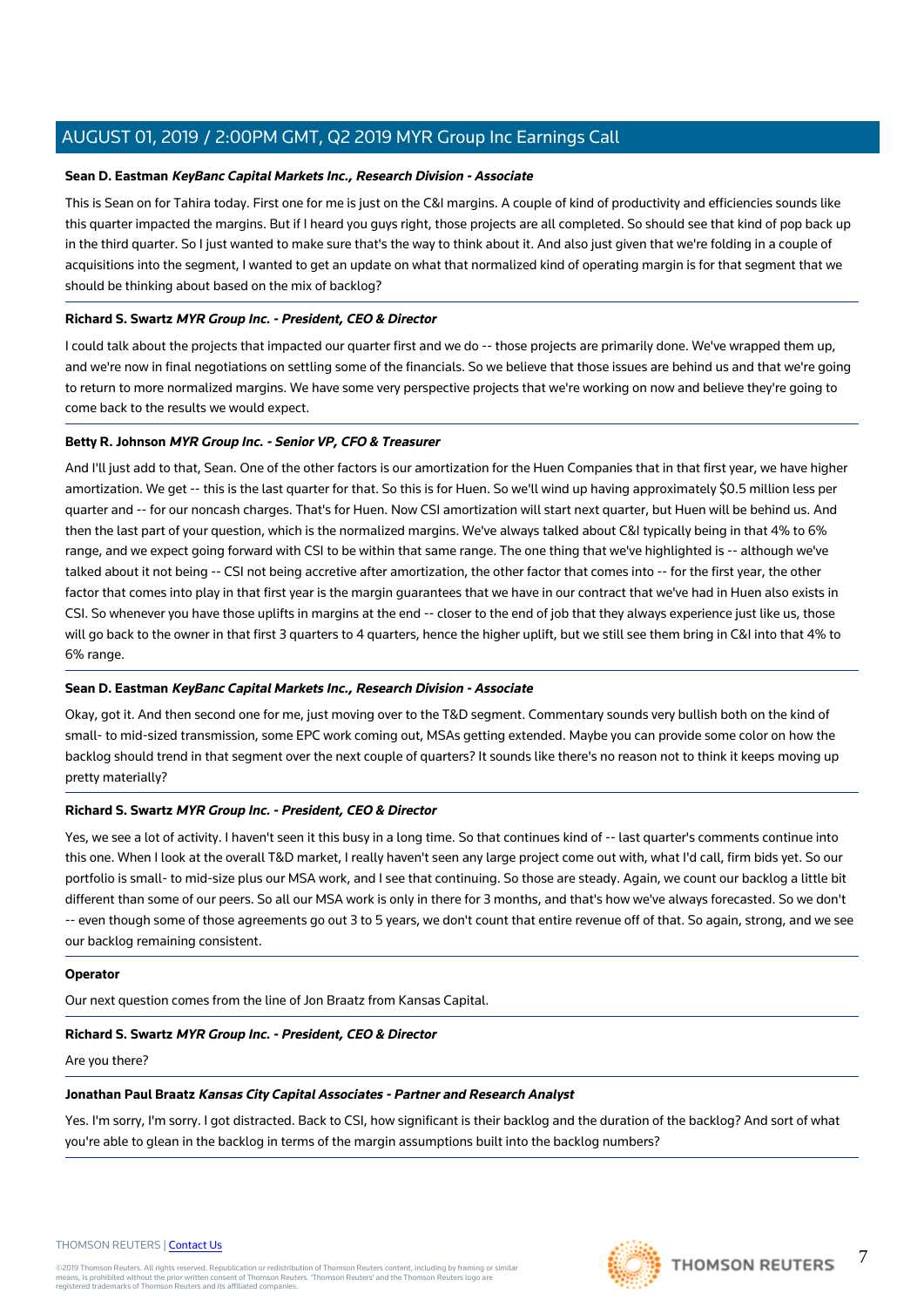### **Richard S. Swartz MYR Group Inc. - President, CEO & Director**

CSI is very similar to our own C&I districts. I would say, it's very similar. When we started doing due diligence and we started that process, they almost mirror what we do. So their backlog isn't a full year of revenue for them, but they're always capturing work and burning it off, and they really don't have any projects that go out much beyond that 18-month period out outstanding. So that's where we see them. There maybe a couple of trickles in there, but again, some of the larger jobs go out -- on the C&I front, even with ourselves go out to that 2-year period, but that's where we really see them. So a good -- they will be a good contributor to us as far as revenue, as Betty says, it really won't be accretive in that first year though due to the amortization.

### **Jonathan Paul Braatz Kansas City Capital Associates - Partner and Research Analyst**

Right, right. Are there -- the CSI provides some services or products that you currently don't do that you can leverage upon or vice versa?

### **Richard S. Swartz MYR Group Inc. - President, CEO & Director**

They have some similar clients. They have some that are different that we'll be able to leverage at client base between our operations. They had a long-term relationship with some people we don't. On the solar side, they are stronger than we are in that. So that's a good add, about 1/3 of their business is solar. And then the other side almost mirrors our C&I districts. So a lot of the same customer base, but a lot of new that we can pass on to them. We've had clients that have wanted us to go into the C&I segment in California and do work that avenue to do, and they've got some clients that have wanted them to travel outside of California. So I think there'll be some good synergies going forward.

### **Operator**

Our next question comes from the line of Andy Wittmann from Baird.

### **Andrew John Wittmann Robert W. Baird & Co. Incorporated, Research Division - Senior Research Analyst**

Betty, can you give us an estimate of what the intangible amortization is going to be for CSI?

### **Betty R. Johnson MYR Group Inc. - Senior VP, CFO & Treasurer**

I don't really have that amount just yet. We have estimates. We don't have that on record, but you'll see that by the time we come through in our pro forma filing. So -- which is, by the end of the third quarter.

### **Andrew John Wittmann Robert W. Baird & Co. Incorporated, Research Division - Senior Research Analyst**

Okay. We'll keep an eye out for that in the 8-K. I just wanted to ask, I guess, the next question on cash flow. CapEx was pretty high in the quarter and free cash flow, I guess, is negative here for the year. I wanted to get a sense from you guys as to what the cash flow outlook is for the year? Maybe break it up in terms of the balance of the year capital budget as well as do you feel like you can get some working capital out of the business because by our calculations, the DSOs increased a little bit here in the quarter?

### **Betty R. Johnson MYR Group Inc. - Senior VP, CFO & Treasurer**

So you're right. When it comes -- the DSOs, overall, I think, are fairly steady. When I say DSOs, I'm referring to accounts receivable, retentions and over-under billings all combined are fairly steady, but they are fairly significantly up from year-end. At year-end, we had a -- we made some nice improvements. So our year-to-date working capital spend impacted. So when it comes to the last half of the year, we are expecting capital expenditures to kind of be at this higher level that we've had for the first half to support our recent growth. But expecting, overall, I'd say, future -- the free cash flow to be positive in the last half. Part of that is because of some significant efforts that we have in very renewed focus and challenging overall billing process and payment terms throughout the company and turning those billings into cash. However, one of the things that is this last half is dependent upon is the timing of negotiating billing and collecting some of the pending change orders that we have outstanding as of June. So that would be our wildcard by the time we hit the end of the year. So hopefully that helps answer that question.

#### **Operator**

(Operator Instructions) As there are no questions at this time, I would now like to turn the call back to Rick Swartz, President and CEO.

#### THOMSON REUTERS | [Contact Us](https://my.thomsonreuters.com/ContactUsNew)